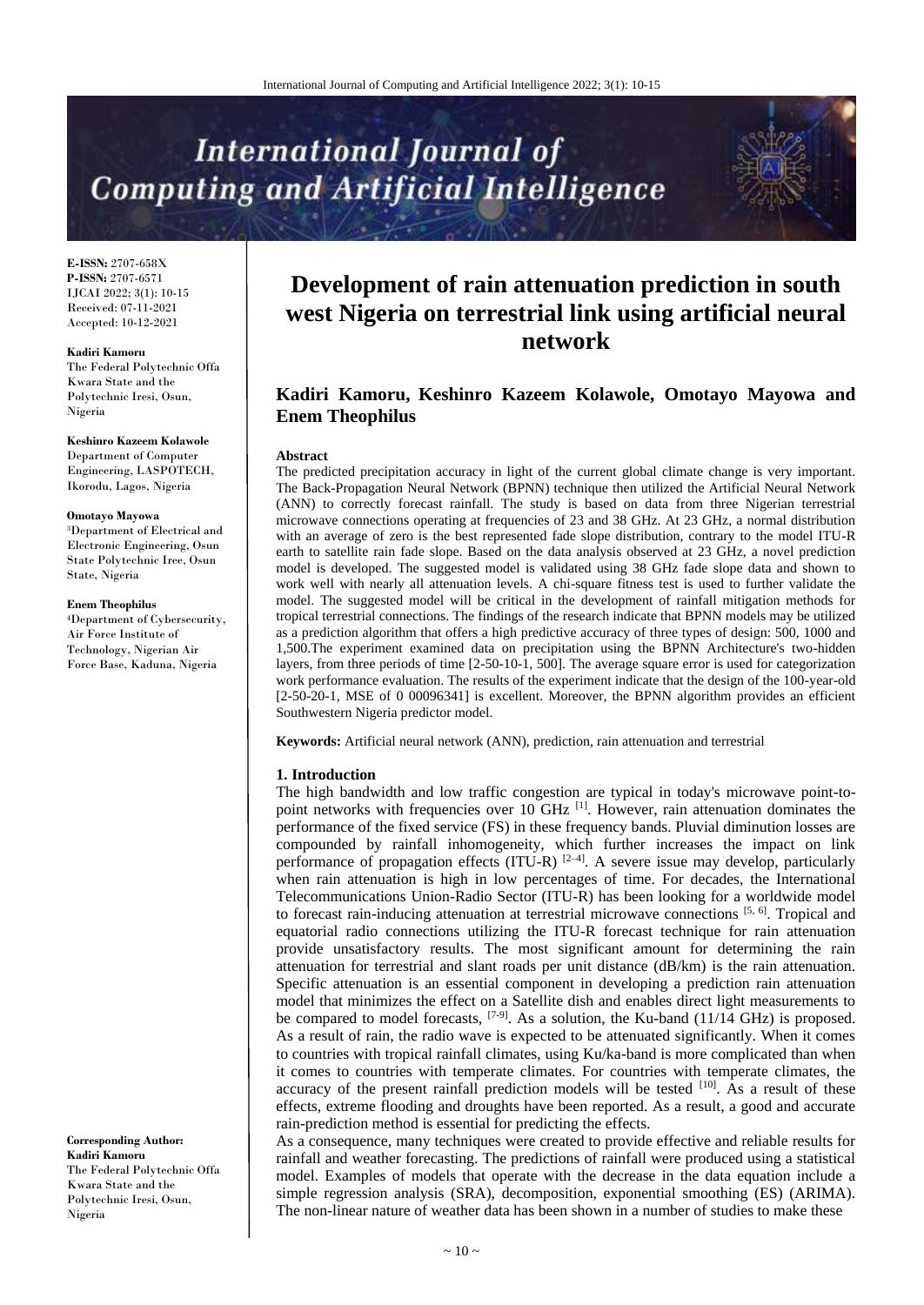methods of forecasting rainfall and weather still inaccurate. It is true that the statistical method of rainfall prediction is sometimes successful in producing accurate predictions  $[6, 10, 10]$ 11] .

In spite of the various globally accepted rain attenuated models developed for optimal link planning especially for communications in the Ku band, digital terrestrial television links still suffer noticeable impairments during heavy rainfall events this accounting for total loss of the signal. The issue of frequency scaling is not simple, since atmospheric gases and clouds have a significant attenuation impact above 20GHz. Consequently, the physical components of attenuation must be separated. Attenuation components are then scaled using particular scaling factors derived from ground meteorological data. The contribution of frequency scaling to the total uplink prediction error is higher than that of downlink prediction, according to an analysis of the contributions.

# **2. Materials and Methods**

## **A. Site Details**

Due to its sea exposure, the tropical climate of Nigeria is marked by constant temperatures, high humidity and substantial annual average precipitation of 4184.3mm. Thunderstorm precipitation is the most common type of precipitation in Nigerian climes. Annual moon-soon cycles (from October to March north-east, from April to September south-west) have an effect on the distribution of the monthly rainfall based on per minute. Table 1 provides information on the measurement locations.

**Table 1:** Measurement sites' details

| Location               | Longitude<br>'E) | Latitude<br>$\rm ^{(0}N)$ | <b>Frequency</b><br>(GHz)    | Pathlength<br>(km)   |  |
|------------------------|------------------|---------------------------|------------------------------|----------------------|--|
| Ibadan                 | 4.01             | 7.21                      | 14.8                         | 11.3                 |  |
| Osogbo                 | 4.31             | 7.42                      | 14.8                         | 5.83                 |  |
| Akure                  | 5.12             | 7.18                      | 15.3                         | 4.85                 |  |
| Abeokuta               | 3.21             | 7.07                      | 14.8                         | 3.96                 |  |
| <b>Ilorin</b>          | 4.34             | 8.32                      | 14.8                         | 3.48                 |  |
| Ikeja                  | 6.25             | 6.25                      | 14.8                         | 5.36                 |  |
| $\sim$<br>$\mathbf{v}$ | $\sim$           | $\sim$<br>$\mathbf{r}$    | $\mathbf{r}$<br>$\mathbf{r}$ | $\sim$ $\sim$ $\sim$ |  |

**Source:** National Space Research and Development Agency (NASRDA, 2021)

## **B. Procedure of the experiment**

It was gathered from Nigerian space research agency Abuja. A related data collecting and processing system exists as part of any microwave system. With every second of the data gathered, each link runs at a frequency of 23 GHz and 38 GHz. For both broadcast and receive antennas, horizontal polarization is utilized (for example, the elevation angle is approximately zero degrees). Rain attenuation tests were performed utilizing radome-covered antennas, to guarantee reliable results. The antennas were positioned to prevent the sidelobes from facing the ground. Sidelobe contamination (noise) is thus maintained to a minimum. Additional variables like scintillation and air absorption along the propagation path were not taken into consideration in the study. With the conversion conversation from manufacturers, the AGC level (volt) automatic gain control was transferred to the matching receiver data in dBm. The conversion process is unsteady, with fluctuations of almost ±4dB. Rain attenuation data based on the calibration is 98 percent correct. The highest signal strength is approximately

50 dB with significant attenuation in the dynamic range (i.e., rain).

| Type of antenna                          | <b>Front-fed parabolic</b> |  |  |
|------------------------------------------|----------------------------|--|--|
| Frequency band (GHz)                     | 23 GHz, 38 GHz             |  |  |
| Polarization                             | Horizontal                 |  |  |
| Maximum transmit power (dBm)             | $+18.0$                    |  |  |
| 10 <sup>-6</sup> BER (2X2 Mbps) Received | $-84.0$                    |  |  |
| threshold (dBm)                          |                            |  |  |
| Antenna beam width                       | $2.3^{0}$                  |  |  |
| Dynamic range (dB)                       | 50 Db                      |  |  |
| Antenna for both transmit and receive    | Size $(m)$ 0.6             |  |  |
| side                                     | Gain (dBi) 37.0            |  |  |

The rainfall measurements were collected concurrently by placing a Casella rain gauge equipped with a programmed data recorder fairly near to the receiving antenna. The rain gauge is of the kind of tipper and the size of the bucket is 0.5 mm. The tipping time cannot be recorded, but the number of tips has been captured and saved in the built-in rain gauge data recorder. The sensitivity and availability of the rain gauge are 0.5mm/min and 100%, respectively. The temperature range is  $-10$  to 50  $\degree$ C and extremely dependable with  $\pm 1.00$  percent tipping accuracy.

A Casella rain gauge with a programmed data recorder was positioned very close to the receiving antenna in order to capture the rain rate. Tipping 0.5mm rain bucket gauge is utilized. The tipping time was not recorded; however, the number of tips was recorded. The rain gauge is set at 0.5 mm/min and 100% in terms of sensitivity and availability. Operating temperature range 10 to 50  $^0C$ ; 1.00% precision of tipping.

Rainfall measurements were performed over a four-year period in Ibadan, Osogbo, Akure, Abeokuta, Ilorin and Ikeja. The rainfall rates were collected at six locations with an integrated time of one minute, and the average measurement values for four years were associated with the one-year attenuation data measured. Data from the Nigerian Meteorological Station (NMS) were used for the other four sites (Ibadan, Ilorin, Akure and Ikeja). The Chebil and Rahman model is thus utilized to convert 1-hour rain data into 1-minute rain data.

## **Prediction of Rain Rate on per minute with both Forward and Backward Neural Network**

For the 500 input weights, there are only a limited amount of training values accessible. In order to make the network smaller, it was essential to do so. Given the interconnectedness and intricacy of the network's internal connections, it is not always clear which input parameters are essential and whether any of them should be discarded. Even simple techniques, such as comparing runs with various input combinations omitted, may provide findings that are difficult to understand. "Network pruning" is a more robust approach. An extra criteria of weight minimization is used when the network is pruned. This is achieved by using an algorithm that takes into consideration Size as well as number of weights in a complexity term Z.

$$
Z = \sum_{i=1}^{N_1} \sum_{j=1}^{N_2} \left( \frac{w_{1ij}^2 / w_0^2}{1 + w_{1ij}^2 / w_0^2} \right),
$$
\n(1)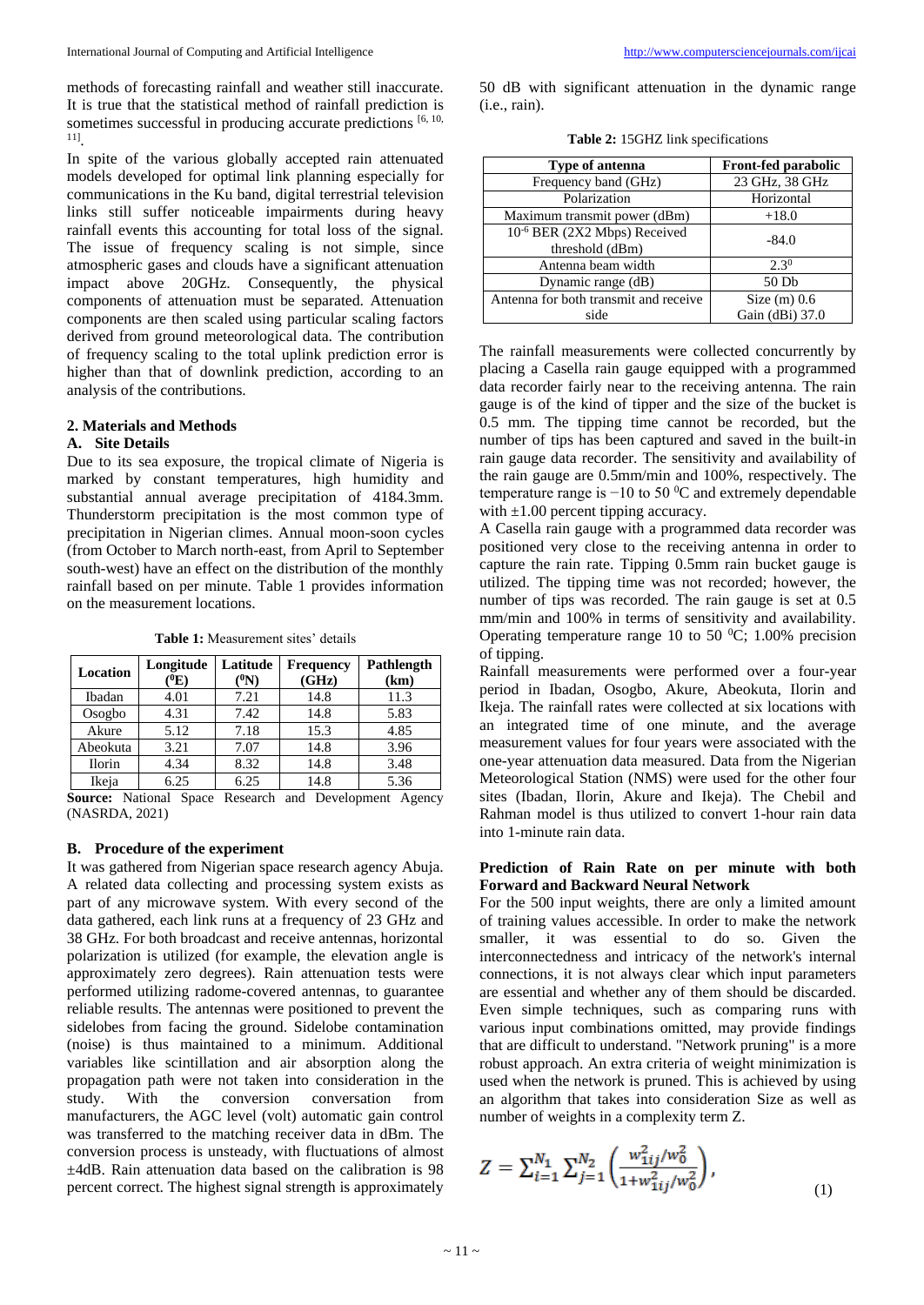Where  $W_{1ij}$  are the input and the second layer connected weights; where  $W_0$  is the experimentally obtained weight scaling parameter; Where input and second-layer nodes areN1 and N2.

The total cost function of the improved network is decreased

$$
C = msd + Z.
$$
 (2)

The learning technique adjusts the weight to the gradient of the total cost function C with the low complexity network constraints. Unnecessary nodes are weighed down. Small input weight factors may be eliminated. To validate this pruning method, a random number input was supplied to the ANN. We verified that weights linked to this input have been pruned to zero.

When CCD data at many different temperature thresholds were incorporated, the raw TIR data and associated geographic variation could be removed. It was also determined that latitude and longitude, which indicate a station's location, were not significant. As detailed in the next section, improvements in validation statistics corroborated these findings. Thirty input variables and two hidden levels of the settings generated better validation statistics than the one of the input variables with 30 and two hidden layers

The effect of network training on a variety of stations has also been evaluated. Maximum results were achieved during the training using all 25 pixels of the calibration gauge, but results with just two of them may be obtained.

A minor issue with this ANN setup was that zero rainfall was difficult to produce. This led to estimations of extremely little precipitation  $(< 1$  mm) across vast regions. Although this is not substantial on a daily basis, it is clearly non-physical and may create issues if daily values are included over longer periods. All pixel estimations should be set to nil for  $CCD = 0$  for Tt = -30 <sup>0</sup>C.

Due to the architecture of the ANN, zero precipitation could not be produced. This resulted in estimates of extremely little precipitation (<1 mm) across vast regions. When daily data are mixed over longer periods, this may create problems. If CCD = 0 for Tt = -30  $^{\circ}$ C, the estimations of pixels were set to nil.

For the remainder of this finding, the final technique stated in the previous paragraphs will be used by TAMANN.

## **BPNN Flow for Prediction**

These are the steps of the BPNN algorithm for predicting precipitation data:

- a. all weights begin simultaneously;
- b. Repeat steps 2-8 if the termination condition has not been fulfilled;
- c. Then repeat steps 3-8 for each data set Phase 1: Future spread of feed
- d. The signals are received and sent to the top unit concealed from view by each unit. Calculate all output on hidden units of layer  $z_i$  (j = 1, 2, ..., p)
- e. Determine the output of the network output. .  $y_k$  ( $k = 1$ , 2, …, m)

$$
y_{-net_k=w_{ko}+}\sum_{j=1}^p z_j w_{kj}; y_k = f(y_{-net_k}) = \frac{1}{1+e^{-y_{-net_k}}}
$$
(3)

Phase 2: Back to Future

a. Factor = output unit calculation based on unit output inaccuracy  $y_k$  ( $k = 1, 2, ..., m$ )

$$
\delta_{k} = (t_{k} - y_{k}) f'(y - net_{k}) = (t_{k} - y_{k}) y_{k}(1 - y_{k})
$$
\n(4)

 $t_k$  = output target;  $\delta$  = output unit that will be used in the layer underneath the weight change

Calculate weight change w<sub>ki</sub>, with the learning rate  $\alpha$ ( $\delta_{W_{ii}}$  =  $\alpha$ <sup>6</sup><sub>k</sub> z<sub>i</sub>, k = 1,2,...,m; j = 0,1,...,p)

b. Calculate the hidden layer factor  $\delta$ unit based on inaccuracy on each unit of hidden layer  $z_i$  ( $j = 1, 2, ...,$ p)

$$
\delta_{-net_j} = \sum_{k=1}^{m} \delta_k w_{kj} \tag{5}
$$

Factor  $\delta$  hidden layer unit  $[\delta_j = \delta_{\text{netj}}]$  f' (z\_net<sub>j</sub>) =  $\delta$ <sub>\_netj</sub>  $zi(1-z<sub>i</sub>)$ ]

Calculate weight change rate  $v_{ji} [\delta v_{ji} = \alpha \delta_k z_j, k = 1,2,...,p;$  $j = 0, 1, \ldots, n$ ]

Phase 3: Weight modification

Calculate the weight of all the changes that led to the output unit

$$
wk_{j(new)} = wk_{j(old)} + \delta_{wji}; (k = 1, 2, ..., p; j = 0, 1, ..., n)
$$
 (6)

Weight changes that led to the hidden layer units

$$
[\boldsymbol{v}_{kj(new)} = \boldsymbol{v}_{kj(old)} + \boldsymbol{\delta}_{vji};\, (j=1,2,\ldots,p;\, w=0,1,\ldots,n)
$$

| Inputs | First  | <b>Second</b> | Output |
|--------|--------|---------------|--------|
| Laver  | Hidden | Hidden        | Laver  |
|        | Laver  | Laver         |        |
|        | 50     | 20            |        |



**Fig 1:** BPNN architecture

 $P = [p(t-2), p(t-1)]$  and the output layer were chosen in Table 3.5 for T-2, t-1, and T for all the input layers of this research. Two layers were used for illustration of the hidden layers: the first layer was 50 pixels thick and the second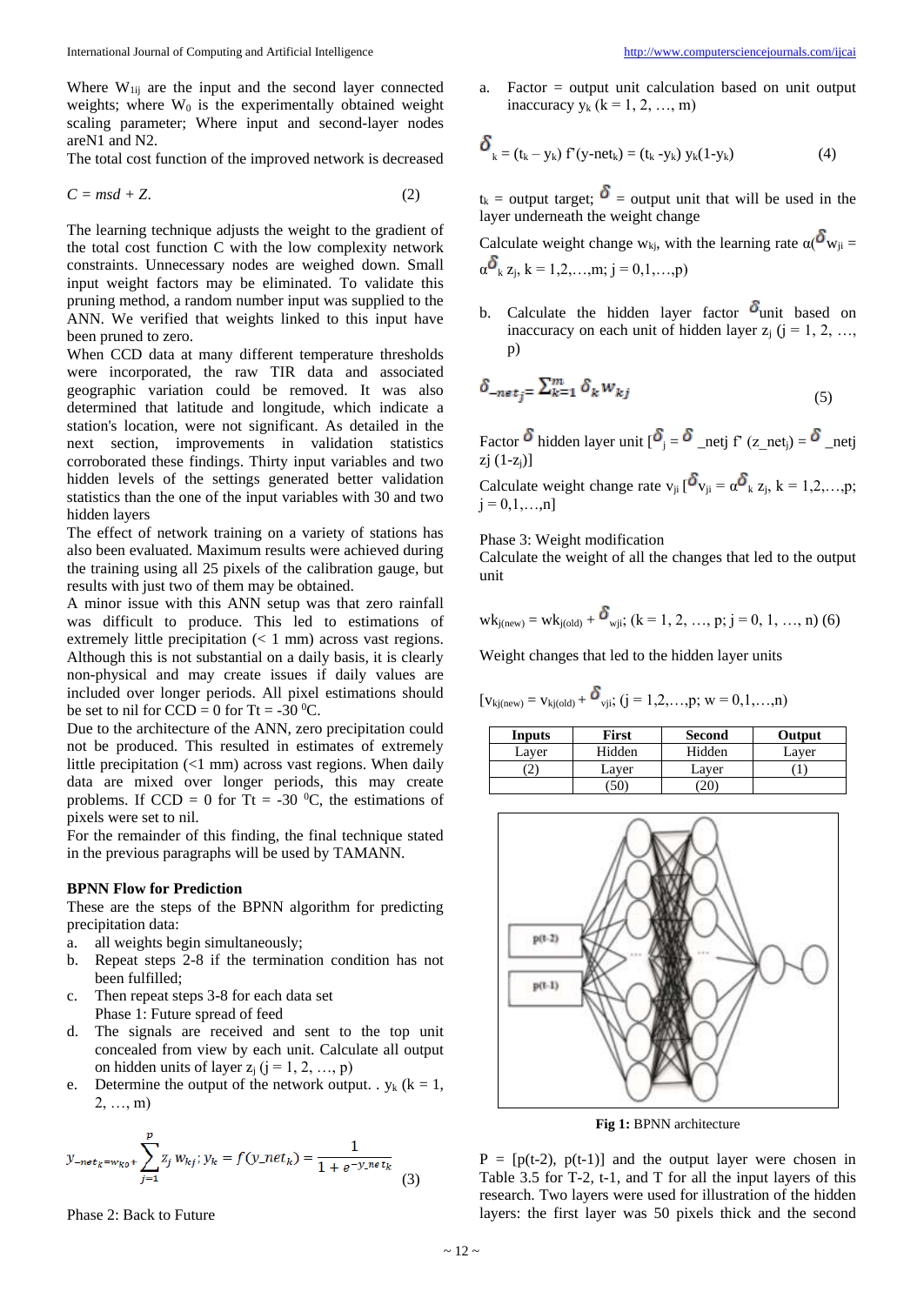layer was 10 pixels thick. As Figure 3.2 shows, there are numerous components of the BPNN.

#### **3. Result and Discussion**

# **3.1 Comparison with other Rain Attenuation Models**

This study compares the findings of slant trajectory measurements with the two generally recognized models (IITU-R model P.618-10 and Crane global model). The emphasis is on attenuation induced by rain. As demonstrated in Figure 4.7, when both models have understated the rainfall rate observed, particularly in high rates, rainfall exceeding 4-year measures was comparable to the ones anticipated by ITU-R P.837-6 and the Crane global model. For example, the first forecasts that the rain rate is 0.01 percent, while it is 90.2 mm/h, and the second predicts the rain rate is 90.2 mm/h. The measured rain attenuation observed is compared with forecasts, as illustrated in Figure 4.8 and then tested using the ITU-R P.311-13 for the two prediction models.



**Fig 2:** Comparison of rainfall rate exceedance



**Fig 3:** Comparison of rain attenuation exceedance

The fading slope's conditional distribution functions for the 1, 3, 5, 8, 10 and 15 dB attenuation levels at 23 GHz are shown on one graph in Fig. 3. The following observations are taken into account. In the first place, all the fading pitch distributions presented are symmetric to 0 dB/s. Second, all CPDFs follow the usual zero average distribution. Third, as the attenuation level rises, the dispersion gets wider. Finally, with the reduction level, the amplitude of the fading slope rises, while the quantity of data drops.

The T-test is used to demonstrate that the fading slope distribution follows the normal distribution. For the T-test, two hypotheses are examined. The first is the null hypothesis  $(H = 0)$ , which assumes that the observed data follow a standard distribution of  $\mu = 0$ . The second is the alternative  $(H = 1)$  hypothesis, wherein the observed data are taken into account, follow a normal distribution of mean μ to  $0$ .

$$
t = \frac{\overline{x} - \mu}{\sigma / \sqrt{n}} \tag{7}
$$

where  $\mathbf{x}$ ,  $\sigma$  are the mean and default deviation of the data examined. The data size is denoted by n. Table 3 sums up the findings of the test and demonstrates that the T test passes with a meaning level of 0.05 for all attenuation levels at 23 GHz. This implies that the null hypothesis is accepted with 95% confidence.

**Table 3:** T-test results for the 23 GHz connection measured data

| <b>Attenuation level (dB)</b> |        |  |
|-------------------------------|--------|--|
|                               | G8 938 |  |
|                               | 51 526 |  |
|                               | 34 127 |  |
|                               | 7819   |  |
|                               | 1928   |  |
|                               | 569    |  |
|                               |        |  |



**Fig 4:** Comparison between the standard deviation predicted and measured depending on 23 GHz attenuation levels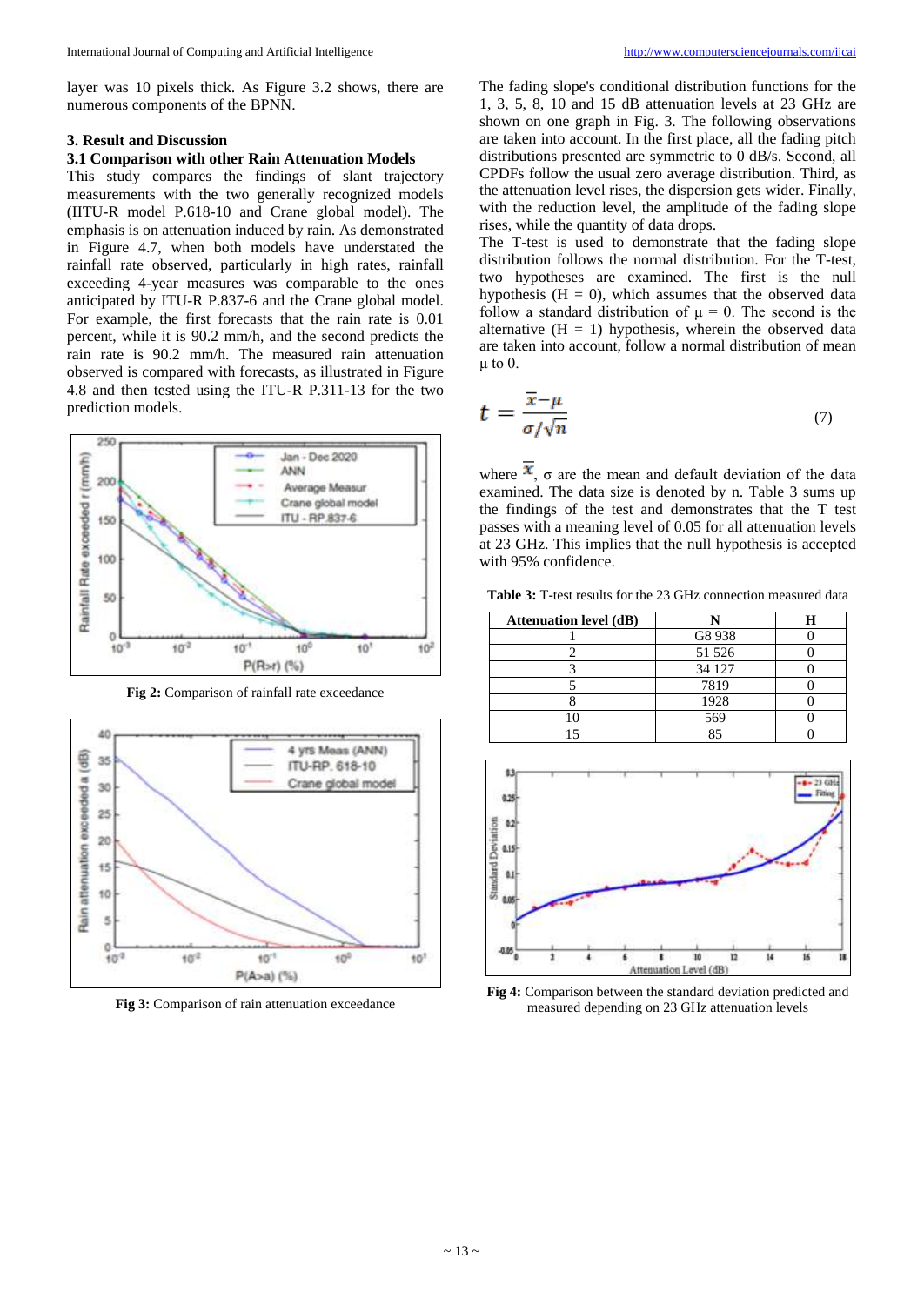# **Optimization with Adaptive neuro-fuzzy inference systems (ANFIS)**



**Fig 5:** Comparison of the observed data at 23 GHz for fade slopes for attenuation level (a) 1 dB; 2 dB; (c) 3 dB; (d) 5 dB; (e) 8 dB; and (f) 15 dB



**Fig 6:** CPDF of fading slopes of the proposed model and observed data at 38 GHz for (a) 1 dB mitigation; (b) 2 dB; (c) 3 dB; (d) 5 dB; (e) 8 dB; and (f) 15 dB